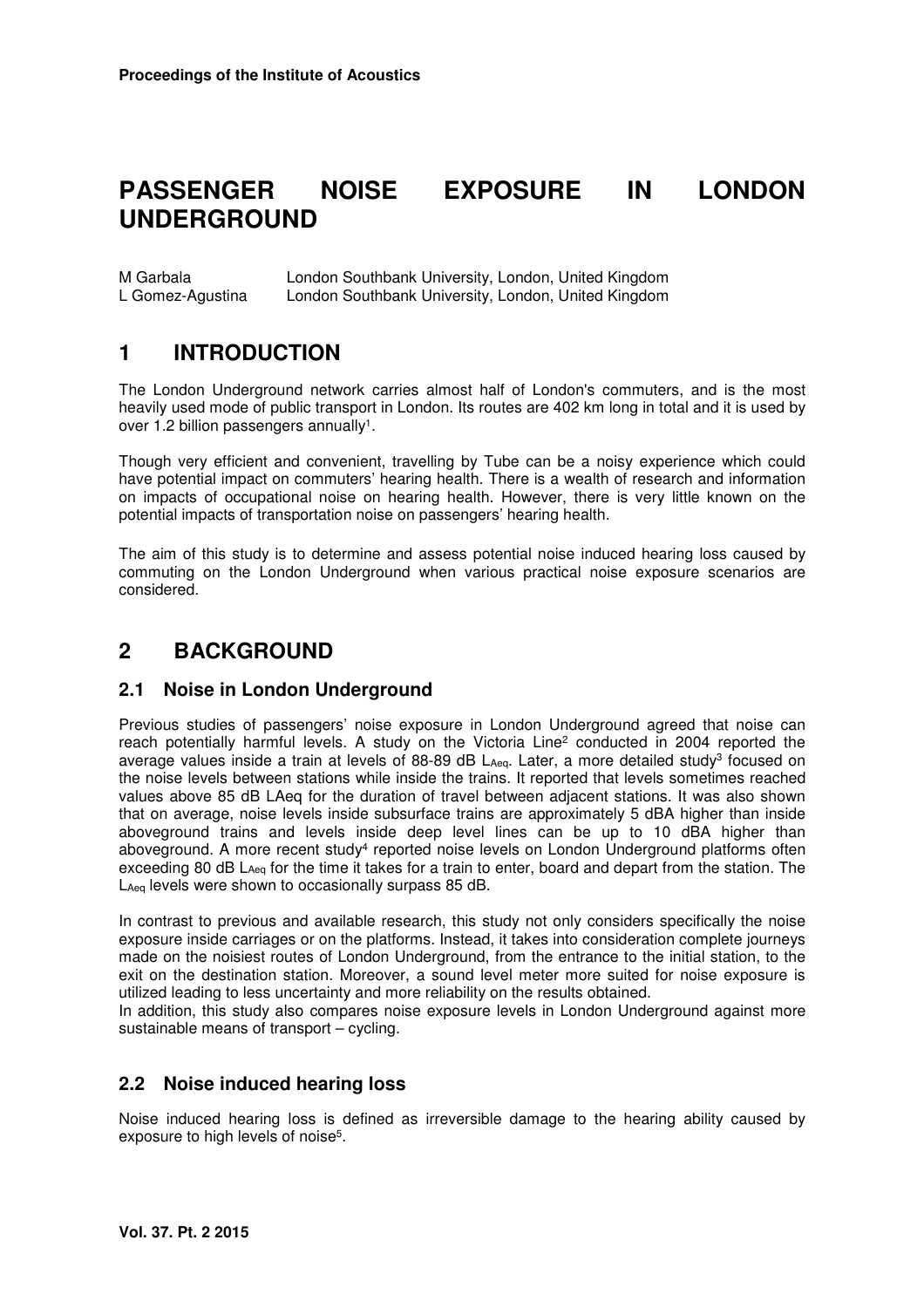People exposed to noise can develop permanent hearing loss varying in severity depending on the level and duration of exposure. This disability can affect numerous aspects of their everyday life, including the impairment of speech communication, perception of acoustic warning signals and appreciation of music. Permanent damage to hair cells in the inner ear usually takes long time and is a progressive process. What follows is a raise of hearing thresholds along the audible frequency range, called Noise Induced Permanent Threshold Shift (NIPTS). However, before the permanent damage is done a reversible temporary effect on hearing, called noise-induced Temporary Threshold Shift (TTS) occurs<sup>6</sup>. According to Health and Safety Executive in Great Britain, some 17000 people in the UK suffer deafness, Temporary Threshold Shift (TTS) and Permanent Threshold Shift (NIPTS) as a result of exposure to excessive noise at work<sup>7</sup>.

Noise exposure due to transportation noise, i.e. railway and traffic noise, has been reported to affect millions of people worldwide and has been related to various health related issues such as sleep disorder, fatigue, stress and even adiposity<sup>8</sup>. The workers of transportation industry have been identified as a group, which is often exposed to harmful levels of noise exposure exceeding 85 dB L<sub>Aeq</sub>9. However, no research or data could be found on the potential risk of hearing loss of passengers using underground railway systems for commuting or travelling.

Methods for estimating a risk for noise induced hearing loss are described in a dedicated international standard<sup>6</sup>. The document applies to calculations of the risk of noise-induced hearing loss due to any daily repeated noise exposure. Calculations are based on statistical data and therefore cannot be applied to the prediction or assessment of hearing loss of individual persons except in terms of statistical probabilities. Results of studies following this standard are presented as minimum NITPS values for given percentage of population after certain duration of exposure.

In the absence of specific regulations, standards or guidelines recommending limits on noise exposure levels inside train carriages, occupational noise level limits and their estimated hearing health risk are considered in this study.

#### **2.3 Noise exposure limits**

Various occupational noise exposure values are suggested in the literature to correspond with high risk of hearing loss in different parts of the world. In Australia<sup>10</sup>, for instance, the maximum allowed occupational noise exposure is limited to  $L_{Aeq,8h}$  of 85 dB and  $L_{CPeak}$  of 140 dB. However, the same document states that '*over long periods, repeated noise exposure at between 75 and 85 dB may be a small risk to some people*'. In Canada<sup>11</sup> the maximum allowed ranges depending on part of the country between LAeq,8h 85dB and 90 dB while the recommended LcPeak limit is 140 dB.

World Health Organization states<sup>12</sup> that there is sufficient evidence showing that prolonged exposure to occupational noise at L<sub>Aeq,8h</sub> of 75 dB or higher can lead to hearing loss in adults. This level is confirmed as potentially harmful by BS ISO 1999:2013<sup>6</sup> , which gives LAeq,8hof 75 dB as a value above which long exposure may lead to noise induced hearing loss.

In United Kingdom, the occupational noise exposure is regulated by Control of Noise at Work Regulations 2005<sup>13</sup>. The noise exposure limits set out by the regulations are summarized in table 1:

|                              | $L_{EP,d}$ | LCPeak  |
|------------------------------|------------|---------|
| Lower exposure action values | 80 dBA     | 135 dBC |
| Upper exposure action values | 85 dBA     | 137 dBC |
| Exposure limit values        | 87 dBA     | 140 dBC |

**Table 1:** Noise exposure limits from Control of Noise at Work Regulations 2005

\*LEP,dis a daily (8hours) personal exposure level and corresponds to LAeq,8h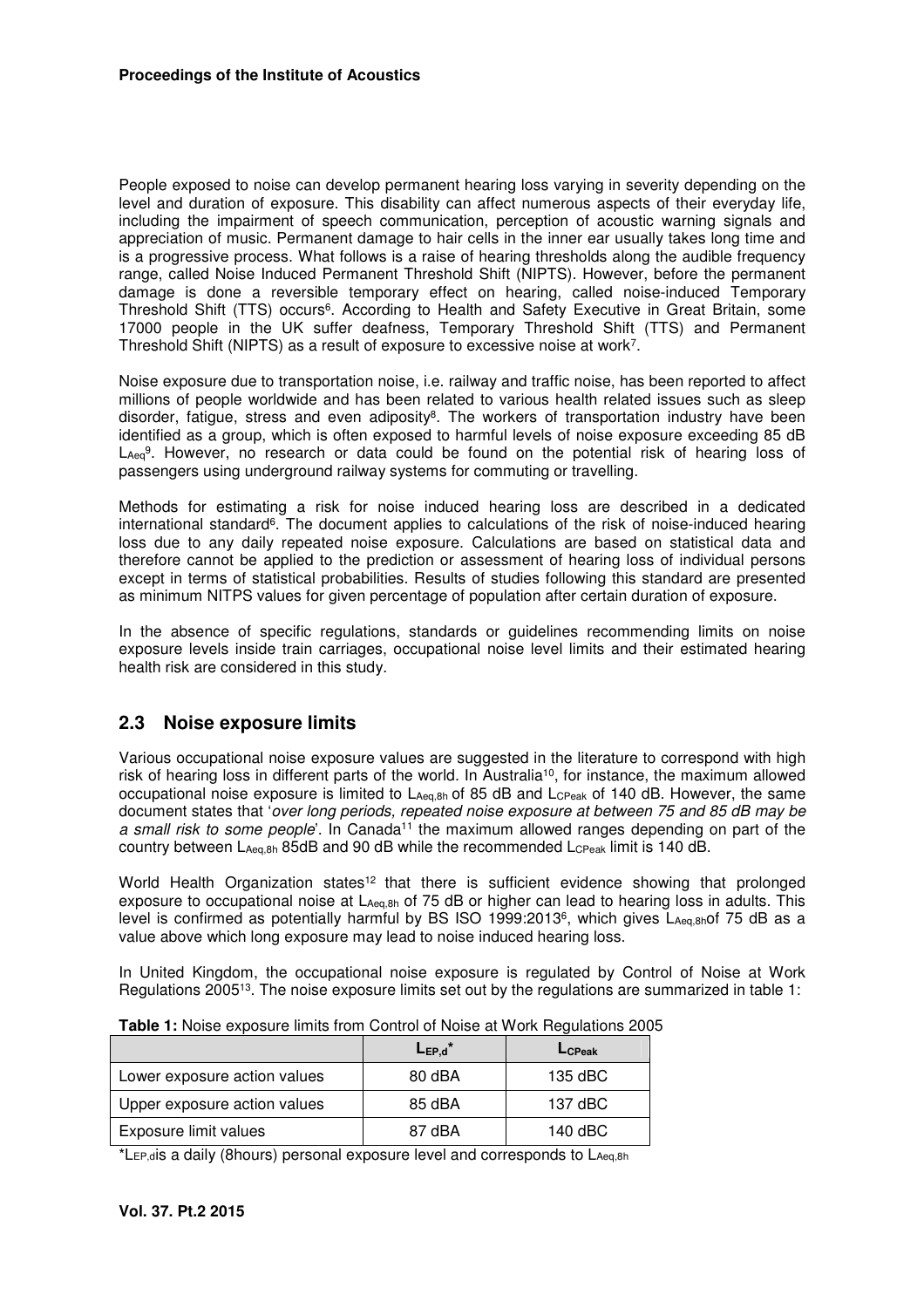## **3 METHODOLOGY**

#### **3.1 Measurements**

Preliminary measurements were taken inside the trains on the noisiest six London Underground lines (Bakerloo, Central, Jubilee, Northern, Piccadilly and Victoria) in order to determine the noisiest routes. These routes then were used for complete journey measurements on which this study is based. Noise levels and corresponding noise exposure levels were measured between stations using a state-of-the-art personal noise exposure meter in two series for each measured part. LAeg and LCPeak parameters values were recorded. The author carried out the preliminary measurements by wearing the personal noise exposure (or dosemeter) meter on his left shoulder and sitting in a carriage seat closest to the doors.

The complete journey noise exposure measurements were taken in the same way as preliminary measurements. However, these included in the measurement period all parts of a typical journey. This included walking to the platform from the station entrance, waiting for the trains on the platforms, travelling inside carriages, walking on interchanges and walking to the exit from the station. Similarly as for preliminary measurements, LAeq and LCPeak values were recorded in at least two series. Corresponding noise exposure values expressed as percentage of the Lower exposure action values were also provided and recorded by the dosemeter.

The complete journey study covered the noisiest routes identified in the preliminary measurements. These are listed below and shown graphically in Figure 1:

- Leytonstone Paddington
- Morden Leyton
- Canning Town Queen's Park
- Leyton White City
- Queen's Park Leyton
- Leytonstone Aldgate East



**Figure 1:** Complete journey routes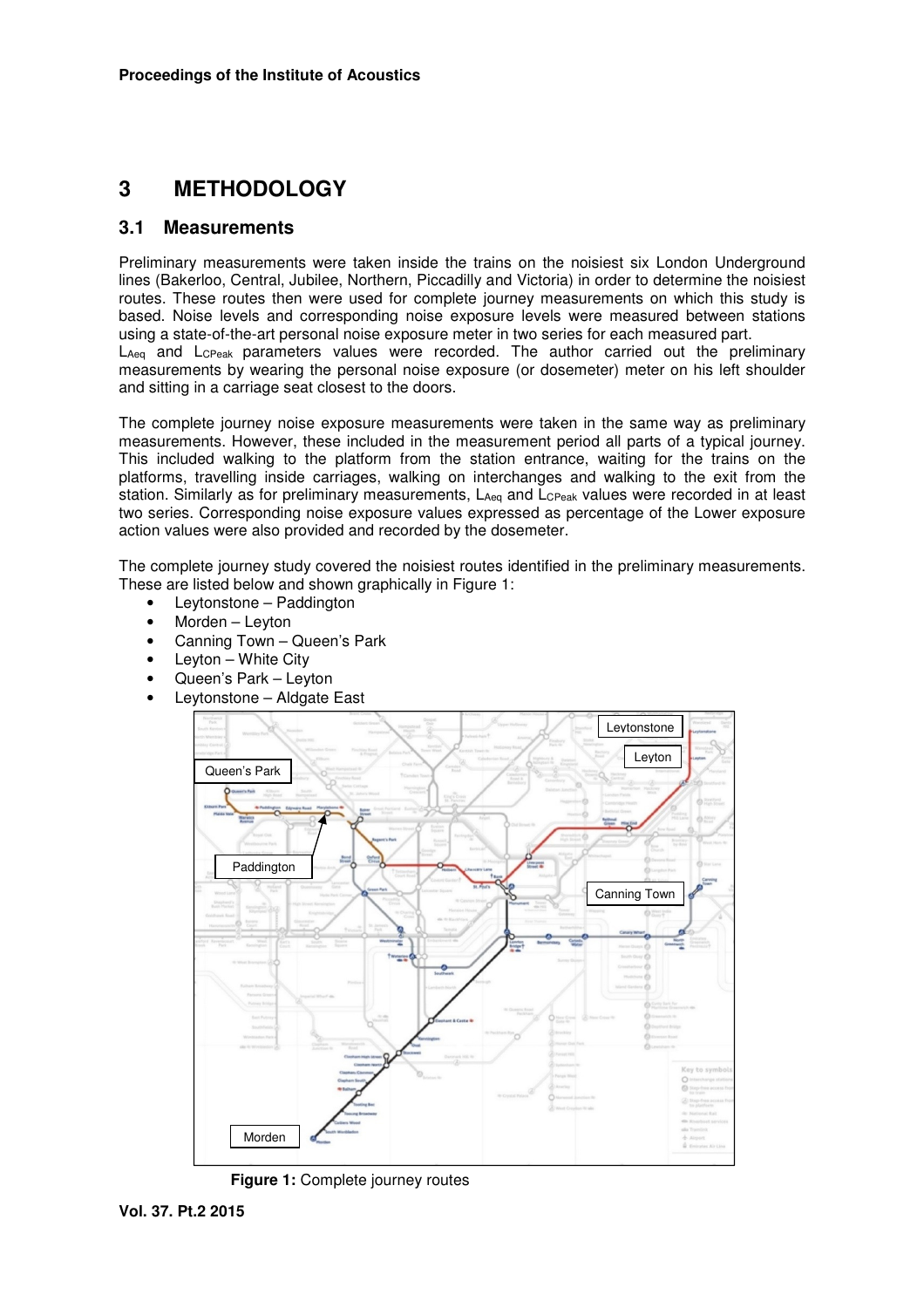### **3.2 Buses and cycling**

To compare the noise exposure levels for alternative ways of commuting, the daily commuting route taken on a daily basis by the author was measured using separately three different means of transport. London Underground, buses and cycling.

- **London Underground**: Journey made on the Central and District line trains between Leytonstone and Aldgate East stations. Measurements included 9 minutes' walk on the street each way between home and Leytonstone station and 6 minutes' walk each way between Aldgate station and work. The total journey time was 42 minutes each way.
- **Buses**: Journey by buses involved buses routes no. 257 and no. 25 and included 9 minutes' walk on the street from home to and from the bus stops. Measurements were taken while sitting on the top deck. The total journey time was 65 minutes each way.
- **Cycling:** Bicycle journey between the author's home and his workplace. The total journey time was 25 minutes each way.

For each survey conducted outside the London Underground, a windshield for a half-inch microphone was adapted to the personal noise exposure meter microphone opening in order to minimise potential wind noise. It was ascertained that the adapted windshield caused no sound attenuation.

### **3.3 Equipment used**

For all the surveys sound pressure level measurements were taken using a sound level meter with dosimetry capabilities (dosemeter). At the beginning and at the end of each measurement session, the meter was calibrated using a calibrated Class 1 Casella CEL-120/1 calibrator.

The dosemeter used (SoundBadge<sup>14</sup>) is a modern 5 cm of diameter sound level meter designed as a personal sound exposure meter. It meets the specification for Class 2 instrument according to BS EN 61252:1997<sup>15</sup> and it comes prepared to be worn on the shoulder of the subject under study. It allows for monitoring and recording of different parameters simultaneously, such as  $L_{eq}$ ,  $L_{\text{Max}}$ ,  $L_{\text{Peak}}$ and stores data every 250 ms in both A and C weighting.

#### **3.4 Calculations**

Methods for determining occupational noise exposure are regulated in Europe and United Kingdom by *ISO 9612:2009*<sup>13</sup>. As there is no specific standard or guideline available for the determination of noise exposure of passengers due to transportation noise, *ISO 9612:2009* and Noise at Work Regulations have been employed for this study. *ISO 9612:2009* requires noise exposure levels to be given as  $L_{EX,8h}$  – which is in effect A-weighted noise exposure level normalized to a nominal 8-hour working day. This parameter is equivalent to LAeq,8h and L<sub>EP,d</sub> specified in the Control of Noise at Work Regulations 2005.

Three measurement strategies are described within *ISO 9612:2009.* Full-day measurement method has been chosen as most suitable for this study. The method is based on measurements which cover not only work related noise but also the periods of the day outside of work.

Though usually noise exposure commonly relates to occupational noise, the BSI ISO 1999:2013<sup>6</sup> mentions that hearing loss does not result from occupational noise alone, and that non-occupational noise exposure such as commuting, time spent at home and recreational activities should be taken into account for a more complete calculation of noise exposure.

Similarly, Control of Noise at Work Regulations 2005 suggest that commuting noise exposure can be considered in noise exposure calculations by stating: *"In these Regulations, a reference to an employee being exposed to noise is a reference to noise which arises while he is at work, or arises out of or in connection with this work"*<sup>12</sup> .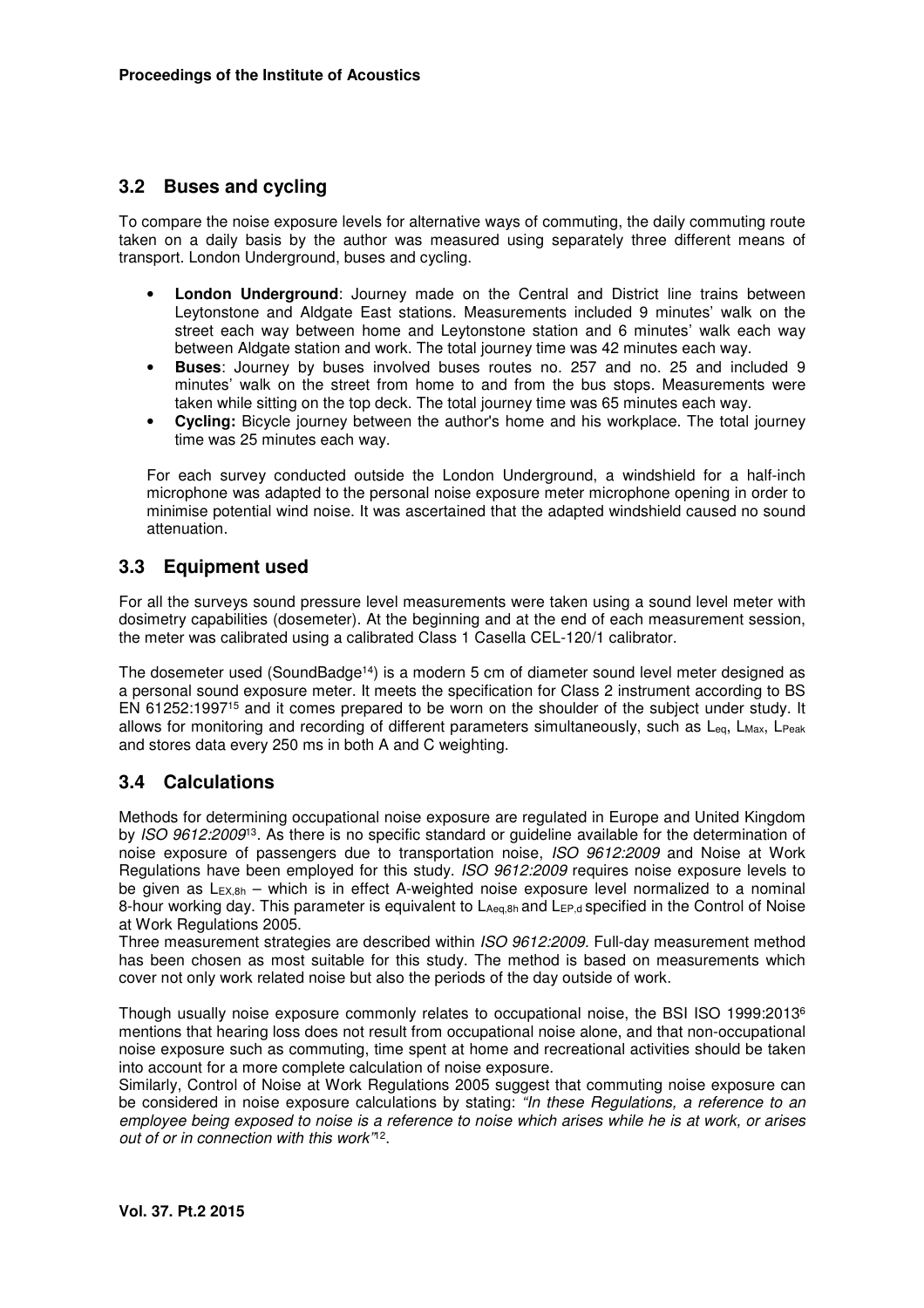The analysis of the impact of commuting by London Underground on passengers hearing health was based on ISO 1999:2013<sup>5</sup>. Noise Induced Permanent Threshold Shift (NIPTS) calculations were also performed in accordance with the procedure provided in this standard.

## **4 RESULTS ANALYSIS**

#### **4.1 Preliminary measurements**

Preliminary measured data showed that certain parts of the London Underground are exceptionally noisy compared to overall noise levels on the London Underground. The part of the Central Line between Leyton and Bank stations was the noisiest of all the lines considered in this study. The journey between Leyton and Bank involving six stations took on average 12 minutes and measured  $L_{\text{Aea.12min}} = 90.9 \text{ dB}$  (excluding the time waiting on the stations).

Figure 2 shows the results of the preliminary measurements on the Central Line. The LAeq values were normalized to 2 minutes, the average travel duration between the stations on this part of the Central Line.



**Figure 2:** Preliminary measurements on the Central Line

#### **4.2 Complete journey noise exposure measurements**

Table 2 below compares the measured noise exposure levels on each of the routes against Control of Noise at Works Regulations 2005 limits. Measurements involved the two ways of a journey (onwards and return).

| Route                       | $L_{Aeq,T}$ | <b>Total</b><br><b>Monitoring</b><br>Duration (T) | L <sub>C</sub> Peak | $L_{EX.8h}$ | Lower<br>action<br>dose |
|-----------------------------|-------------|---------------------------------------------------|---------------------|-------------|-------------------------|
| Leytonstone - Paddington    | 85.5 dB     | 1:22 h                                            | 129.6 dB            | 78.1 dB     | 65 %                    |
| Leyton - Morden             | 84.3 dB     | 1:38h                                             | 131.1 dB            | 77.8 dB     | 60 %                    |
| Leyton - Queen's Park       | 85.1 dB     | 1:26h                                             | 127.9 dB            | 77.7 dB     | 59%                     |
| Leyton - White City         | 85.2 dB     | 1:18h                                             | 127.2 dB            | 77.5 dB     | 56 %                    |
| Canning Town - Queen's Park | 85.2 dB     | 1:20 h                                            | 123.8 dB            | 77.4 dB     | 56 %                    |

**Table 2:** Measured complete journey routes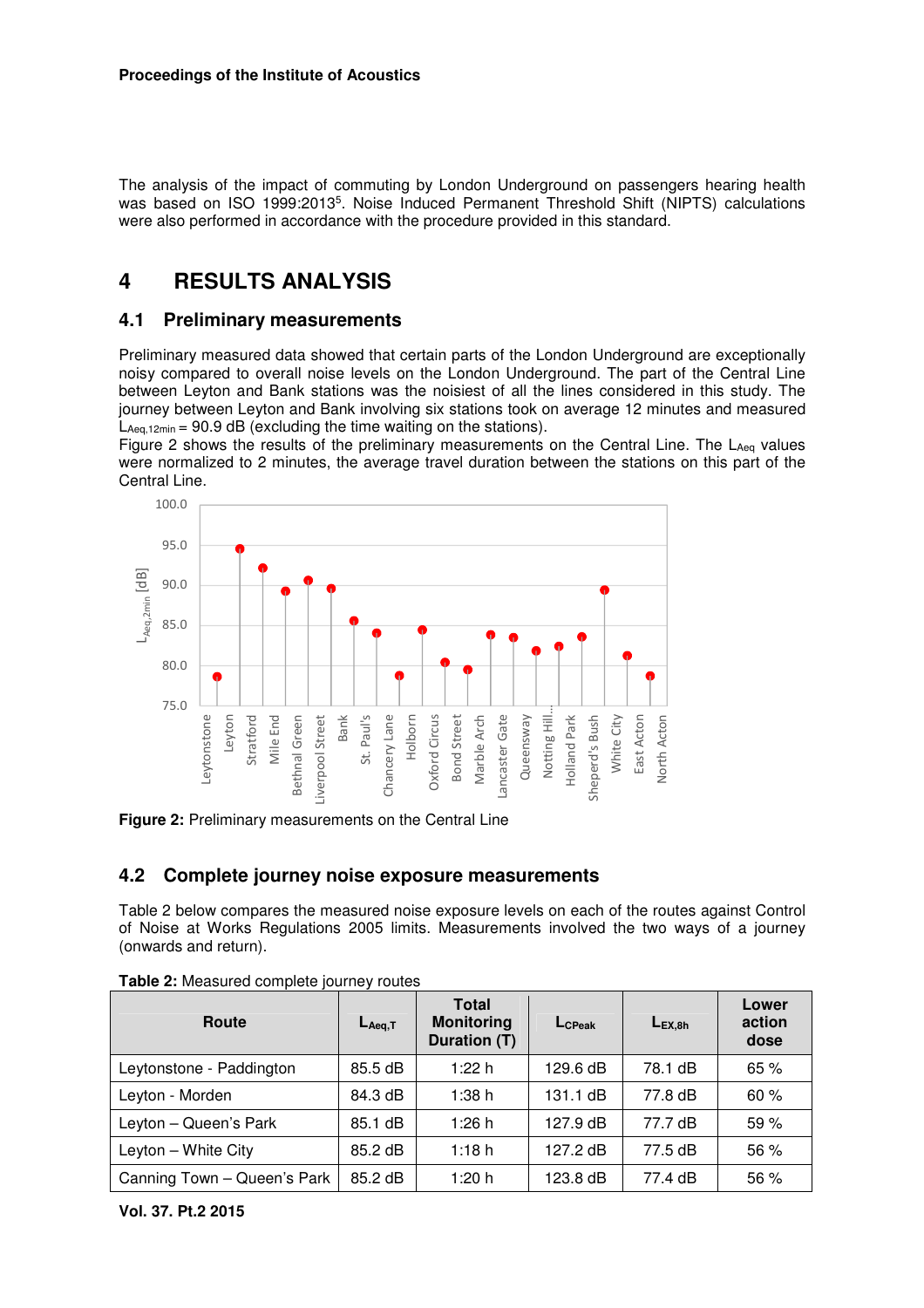### **4.3 Impact of commuting noise**

Occupational noise exposure assessment predictions can estimate the maximum time allowance for a noisy activity to be undertaken before the noise limits are reached. This time allowance would be affected by commuting noise exposure if its level is significant. Examples of assessments resulting in allowable time spent on certain construction related activities including commuting noise exposure are shown in table 3.

**Table 3:** Maximum allowable times for some noisy occupational activities

| $L_{Aeq}$ <sup>*</sup><br><b>Equipment/activity</b> |                   | Time needed for lower action values to be reached |                             |  |  |
|-----------------------------------------------------|-------------------|---------------------------------------------------|-----------------------------|--|--|
|                                                     |                   | <b>Without commuting</b>                          | <b>Commuting included**</b> |  |  |
| Hydraulic breaker                                   | 95.7 dB           | 13 min                                            | 5 min                       |  |  |
| Disc cutter                                         | 94.7 dB           | $16 \text{ min}$                                  | 6 min                       |  |  |
| Drilling concrete                                   | $95.1 \text{ dB}$ | $15 \text{ min}$                                  | 5 min                       |  |  |

\* Continuous and steady noise level

\*\* Based on Leytonstone - Paddington route noise exposure of 78.1 dB LEX,8h

As seen in table 3, if commuting noise exposure is taken into account, it can reduce the time allowed for activities to be undertaken by an employee before the legal noise exposure limits are reached. These exposure time reductions can be very high if the lower action limit is considered and substantial for cases considering upper action and limit values. For the scenarios analysed in table 3, exposure to lower action value can be reduced even up to three times from 15 to 5 minutes allowance.

The data and analysis above shows that noise assessments which do not include commuting to work exposure, can underestimate the risk of noise induced hearing loss.

#### **4.4 Noise induced hearing loss**

Maximum value of  $L_{Ex,8h}$  measured for a commuting journey was at the level of 78.1 dB for Leytonstone – Paddington route. According to ISO 1999:2013, Noise Induced Permanent Threshold Shift (NIPTS) for L<sub>EX,8h</sub> below 80 dB can occur only for frequencies from 3000 to 6000 Hz. Therefore in this study, only 3000 Hz, 4000 Hz and 6000 Hz frequencies are considered for analysis of commuting noise. When analysing combined noise exposures, 2000 Hz frequency was also included.

ISO 1999:2013 provides methods for determining the NIPTS values caused by noise exposure of certain level over specified duration of time for different percentages of population. Measurements of Leytonstone – Paddington route were analysed according to these guidelines and the results are presented in table 4.

It can be seen that Permanent Threshold Shifts caused only by commuting does not reach 1 dB of NIPTS. However, after 10 years 50% of the population using Leytonstone – Paddington route will have their hearing threshold at the 4000 Hz octave band raised by at least 0.5 dB and by at least 0.6 dB after 40 years. 5% of the worst affected users will have their threshold raised by at least 0.7 dB after 10 years and at least 0.9 dB after 40 years of exposure. For all other octave bands, most of the population will not have their hearing threshold raised by more than 0.2 dB.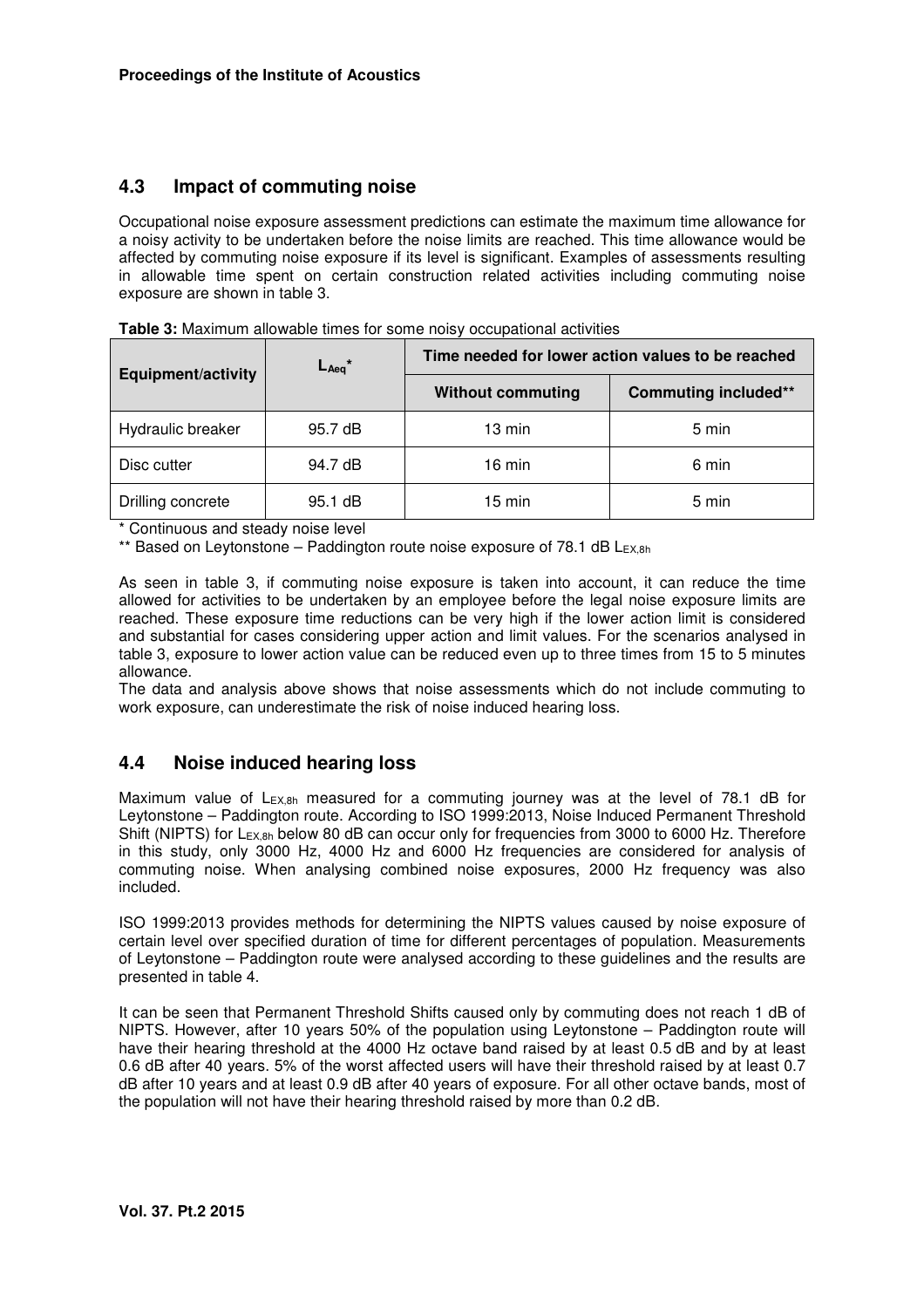|                  | NIPTS for given exposure duration and percentage of population |                        |                       |                        |                        |                       |  |
|------------------|----------------------------------------------------------------|------------------------|-----------------------|------------------------|------------------------|-----------------------|--|
| <b>Frequency</b> |                                                                | 10 years of exposure   |                       | 40 years of exposure   |                        |                       |  |
|                  | 95 % of<br>population                                          | $50%$ of<br>population | $5%$ of<br>population | $95%$ of<br>population | $50%$ of<br>population | $5%$ of<br>population |  |
| 3000 Hz          | $0.0$ dB                                                       | $0.1$ dB               | $0.1$ dB              | $0.1$ dB               | $0.1$ dB               | $0.2$ dB              |  |
| 4000 Hz          | 0.3 dB                                                         | $0.5$ dB               | 0.7 dB                | 0.4 dB                 | 0.6 dB                 | 0.9 dB                |  |
| 6000 Hz          | 0.0 <sub>d</sub> B                                             | $0.1$ dB               | $0.1$ dB              | $0.0$ dB               | $0.1$ dB               | $0.1$ dB              |  |

**Table 4:** Estimation of NITPS values caused by commuting on Leytonstone – Paddington route for a number of years

Another illustrative hypothetical example is presented in table 5 illustrating the important contribution of commuting noise on hearing health. In this case the NIPTS values for the occupational noise exposure of a waitress in a busy restaurant in Central London were calculated and compared against NIPTS values for waitress' occupational noise exposure combined with commuting. The results are shown in tables 5 and 6. The waitress' occupational daily noise exposure was measured at a level of 82.3 dB LEX,8h.

**Table 5:** Estimation of NIPTS due to occupational noise for a waitress in a busy restaurant for a number of years

|                  | NIPTS for given exposure duration and percentage of population |                        |                       |                       |                       |                       |  |  |
|------------------|----------------------------------------------------------------|------------------------|-----------------------|-----------------------|-----------------------|-----------------------|--|--|
| <b>Frequency</b> |                                                                | 10 years of exposure   |                       | 40 years of exposure  |                       |                       |  |  |
|                  | $95%$ of<br>population                                         | $50%$ of<br>population | $5%$ of<br>population | 95 % of<br>population | 50 % of<br>population | $5%$ of<br>population |  |  |
| 2000 Hz          | 0.0 <sub>d</sub> B                                             | $0.1$ dB               | 0.4dB                 | $0.2$ dB              | 0.3 dB                | $0.6$ dB              |  |  |
| 3000 Hz          | $0.5$ dB                                                       | 1.4 dB                 | 2.4 dB                | 1.4 dB                | 2.0 dB                | 3.5dB                 |  |  |
| 4000 Hz          | 1.4 dB                                                         | 2.7 dB                 | $3.9 \text{ dB}$      | 2.3 dB                | 3.5dB                 | 5.2 dB                |  |  |
| 6000 Hz          | $0.2$ dB                                                       | 1.2 dB                 | 2.2 dB                | $0.8$ dB              | 1.6 dB                | 2.8 dB                |  |  |

**Table 6:** Estimation of NIPTS for a waitress' occupational noise combined with commuting noise exposure for a number of years

|                  | NIPTS for given exposure duration and percentage of population |                        |                       |                        |                       |                       |  |
|------------------|----------------------------------------------------------------|------------------------|-----------------------|------------------------|-----------------------|-----------------------|--|
| <b>Frequency</b> | 10 years of exposure                                           |                        |                       | 40 years of exposure   |                       |                       |  |
|                  | $95%$ of<br>population                                         | $50%$ of<br>population | $5%$ of<br>population | $95%$ of<br>population | 50 % of<br>population | $5%$ of<br>population |  |
| 2000 Hz          | 0.0 <sub>d</sub> B                                             | 0.3 dB                 | 0.9 dB                | $0.5$ dB               | $0.8$ dB              | 1.5dB                 |  |
| 3000 Hz          | $0.8$ dB                                                       | 2.2 dB                 | $3.9 \text{ dB}$      | $2.2$ dB               | $3.2 \text{ dB}$      | $5.6 \, \text{dB}$    |  |
| 4000 Hz          | 2.0 dB                                                         | $3.8\,\mathrm{dB}$     | 5.5 dB                | $3.3 \text{ dB}$       | 4.9 dB                | 7.3 dB                |  |
| 6000 Hz          | 0.4 dB                                                         | 1.9 dB                 | 3.5dB                 | $1.3 \text{ dB}$       | 2.6 dB                | $4.5 \text{ dB}$      |  |

By subtracting values in table 5 from the corresponding values in table 6 for the same duration of exposure and percentage of population, the impact on hearing thresholds caused by commuting can be obtained. For example, commuting noise after 40 years would raise the hearing threshold of 5 % of the population at 4000 Hz band by 2.1 dB.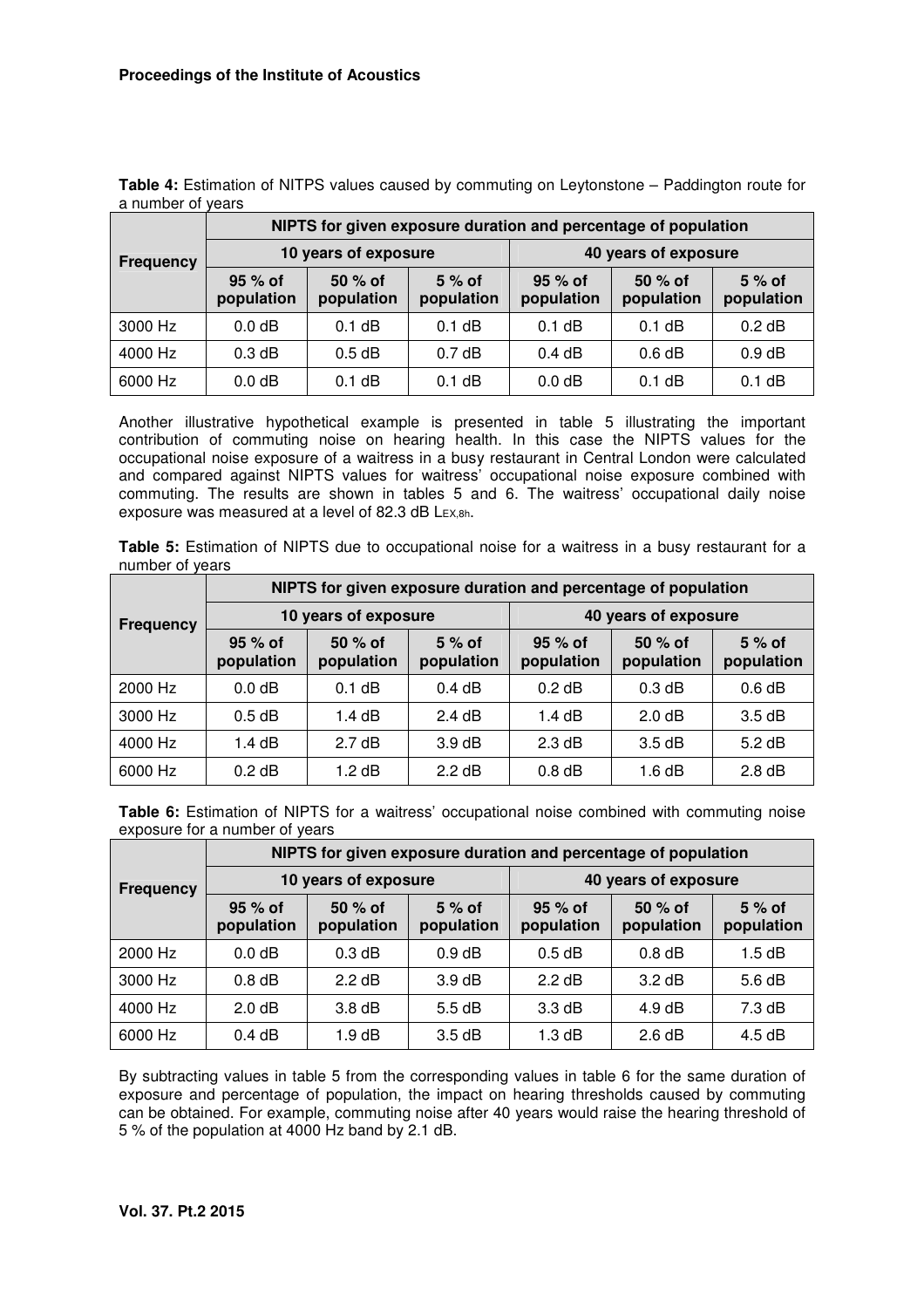The biggest impact of commuting noise on hearing health can be observed when combining commuting noise with occupational noise exposure, both of the same level.

Table 7 shows NIPTS results of such scenario based on Leytonstone – Paddington route noise exposure levels (78.1 dB L<sub>EX,8h</sub>) and the a typical occupational noise exposure also of 78.1 dB LEX,8h.

**Table 7:** Estimation of NIPTS for commuting noise exposure combined with assumed occupational exposure at the same level for a number of years

|           | NIPTS for given exposure duration and percentage of population |                       |                       |                        |                       |                       |  |  |
|-----------|----------------------------------------------------------------|-----------------------|-----------------------|------------------------|-----------------------|-----------------------|--|--|
| Frequency |                                                                | 10 years of exposure  |                       | 40 years of exposure   |                       |                       |  |  |
|           | $95%$ of<br>population                                         | 50 % of<br>population | $5%$ of<br>population | $95%$ of<br>population | 50 % of<br>population | $5%$ of<br>population |  |  |
| 2000 Hz   | 0.0 <sub>d</sub> B                                             | 0.0 dB                | $0.1$ dB              | 0.0 <sub>d</sub> B     | $0.1$ dB              | $0.1$ dB              |  |  |
| 3000 Hz   | 0.3 dB                                                         | $0.8$ dB              | $1.5$ dB              | $0.8$ dB               | 1.2 dB                | 2.1 dB                |  |  |
| 4000 Hz   | 1.0 <sub>d</sub> B                                             | 1.9 dB                | 2.7 dB                | 1.6 $dB$               | 2.4 dB                | 3.6 dB                |  |  |
| 6000 Hz   | $0.1$ dB                                                       | 0.7 dB                | 1.3 dB                | $0.5$ dB               | 1.0 <sub>d</sub> B    | 1.7dB                 |  |  |

The maximum hearing threshold impact for the measured journey between Leytonstone and Paddington is shown in Table 8, which shows the difference between values of Tables 7 and 6.

|                       | Table 8: Estimation of maximum NIPTS impact from commuting on Leytonstone - Paddington route |  |  |
|-----------------------|----------------------------------------------------------------------------------------------|--|--|
| for a number of years |                                                                                              |  |  |

|                  | Statistical NIPTS for given exposure duration and percentage of population |                        |                       |                        |                        |                       |  |
|------------------|----------------------------------------------------------------------------|------------------------|-----------------------|------------------------|------------------------|-----------------------|--|
| <b>Frequency</b> |                                                                            | 10 years of exposure   |                       | 40 years of exposure   |                        |                       |  |
|                  | $95%$ of<br>population                                                     | $50%$ of<br>population | $5%$ of<br>population | $95%$ of<br>population | $50%$ of<br>population | $5%$ of<br>population |  |
| 2000 Hz          | 0.0 <sub>d</sub> B                                                         | $0.0$ dB               | $0.1$ dB              | 0.0 <sub>d</sub> B     | $0.1$ dB               | $0.1$ dB              |  |
| 3000 Hz          | $0.1$ dB                                                                   | 0.7 dB                 | 1.4 $dB$              | 0.7dB                  | $1.1$ dB               | $1.9 \text{ dB}$      |  |
| 4000 Hz          | 0.7dB                                                                      | 1.4 $dB$               | 2.0 dB                | 1.2 dB                 | $1.8$ dB               | 2.7 dB                |  |
| 6000 Hz          | $0.1$ dB                                                                   | $0.6$ dB               | 1.2 $dB$              | $0.5$ dB               | 0.9 dB                 | 1.6 dB                |  |

From results obtained in Table 8, it can be observed that commuting for 40 years by Leytonstone – Paddington route in above scenario would result in an increase of the hearing threshold between 3000 and 6000 Hz frequency range by at least 0.9 to 1.8 dB for 50% of population. The most affected frequency is 4000 Hz with 1.2 dB increase of hearing threshold for 95% of population, 1.8 dB for 50% and 2.7 dB for 5% of the worst affected members of population. All of that caused by commuting noise only.

The estimated values shown in tables 7 and 8 demonstrate that occupational noise exposure when combined with commuting noise while travelling on the London Underground for a long time can damage the hearing at certain frequency bands for a substantial share of the population.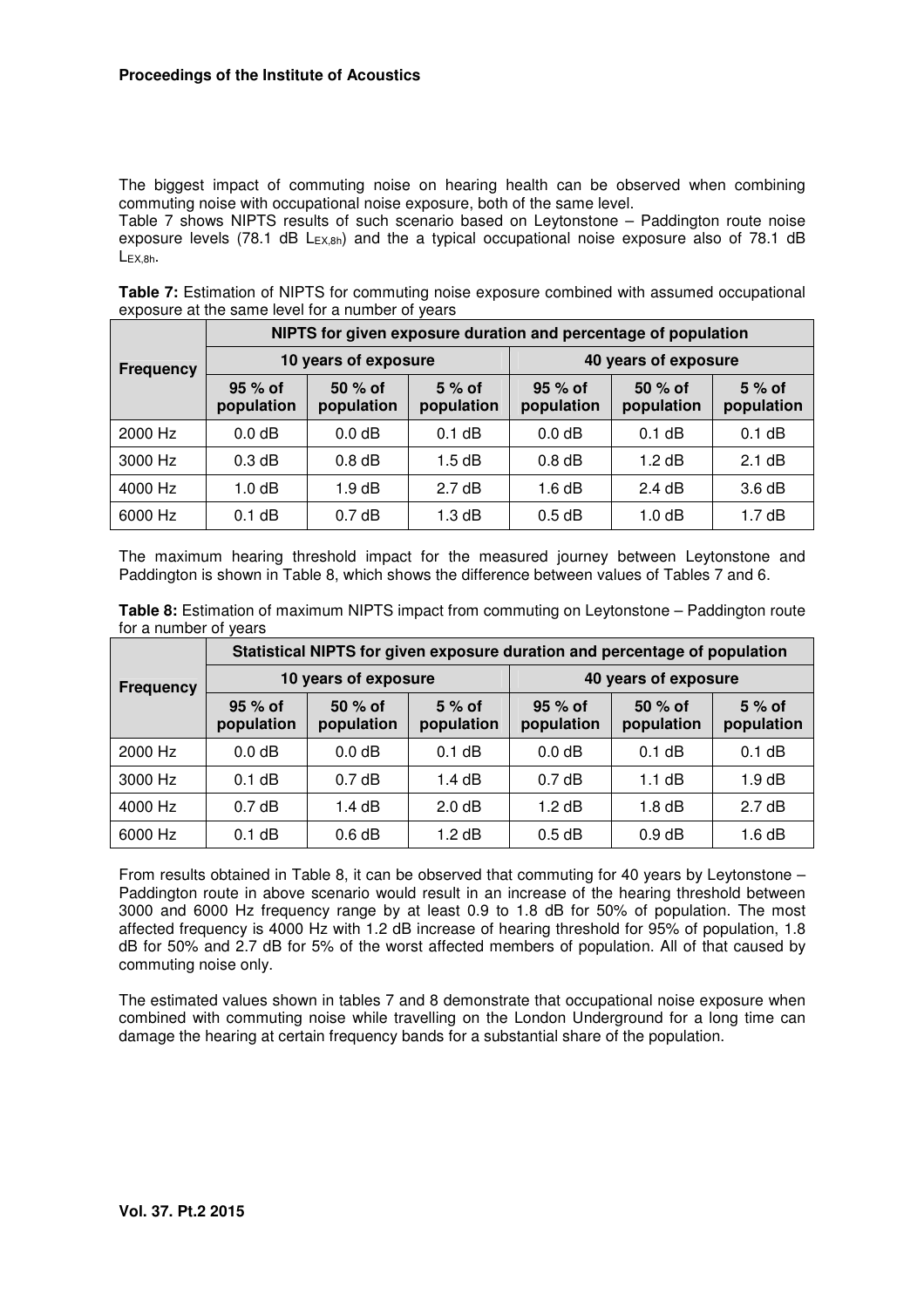#### **4.5 Other means of transport**

Table 9 presents average noise exposure values obtained from a daily commuting route using London Underground, buses and cycling.

| <b>Means of</b><br>transport | <b>Monitoring Time</b> | <b>LCPeak</b> | LEX,8h  | Lower action<br>level dose |
|------------------------------|------------------------|---------------|---------|----------------------------|
| London<br>Underground        | 1 h 24 min             | 129.6 dB      | 73.0 dB | 20.3%                      |
| <b>Buses</b>                 | 2 h 09 min             | 139.0 dB      | 64.6 dB | 3.1%                       |
| Cycling                      | 0 <sub>h</sub> 51 min  | 125.2 dB      | 65.7 dB | $3.6\%$                    |

**Table 9:** Comparison of commuting noise exposure levels from different means of transport.

Results from table 9 show that using the London Underground to commute is the option that would provide the highest noise exposure contribution towards the allowable occupational daily maximum exposure level.

## **5 CONCLUSIONS**

Noise exposure levels during a typical commute journey on noisy London Underground lines did not exceed the Control of Noise at Work Regulations 2005 limits. However, if noise exposure resulting from commuting noise is taken into account as contribution to occupational noise exposure calculation of typical noisy jobs, then the maximum time a worker can be exposed at the workplace will have to be substantially reduced.

Ignoring accumulated commuting noise in occupational noise exposure assessments can lead to underestimation of employees' noise exposure.

Analysis of potential noise induced hearing loss due to commuting on London underground showed that commuting noise on its own will not produce significant hearing threshold shifts, even after a lengthy exposure. However, when commuting noise exposure is combined with occupational noise over lengthy exposures, hearing threshold shifts can be noticeable.

It is suggested that noise exposure from commuting in noisy means of transport should be accounted as a contributor into the occupational noise exposure level assessments. A "complete occupational noise exposure level" parameter is proposed and is here defined as the combination of commuting and occupational noise exposure contributors.

Commuting on London underground can produce noticeably higher levels of noise exposure contributions than commuting using a bicycle or using buses.